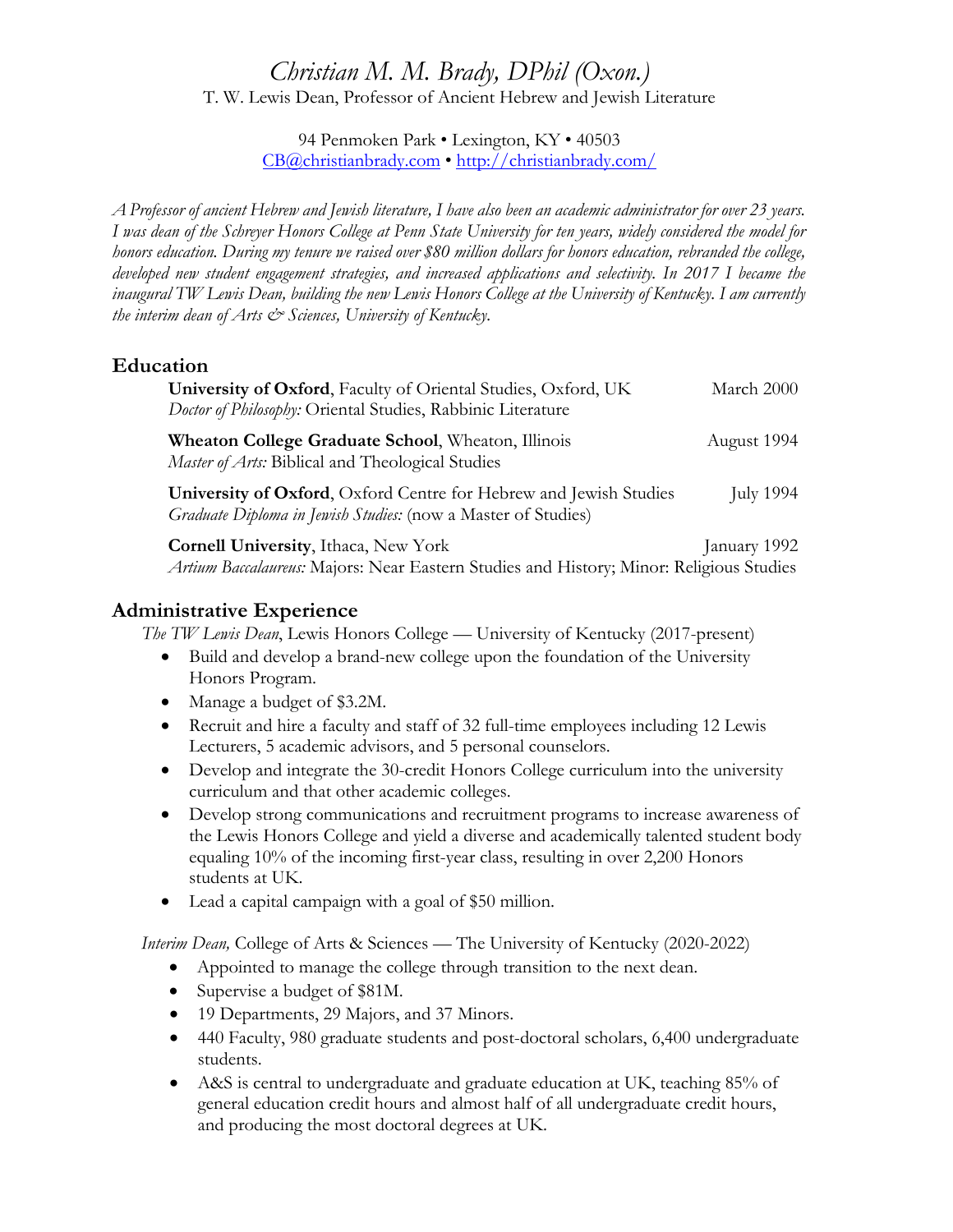*Dean*, Schreyer Honors College — Penn State University 2006-2016

- Supervised a staff of 27 full-time employees, including an Associate Dean of Academic Affairs (selected from tenured faculty in the University), admissions, academic affairs, student affairs, information technology, and development operations.
- Nearly 300 Honors Faculty representing all disciplines and colleges at Penn State. Their "tenure homes" were in their respective departments, but also had Honors commitments in terms of teaching, advising, and leadership.
- Over 2,100 students across all disciplines and colleges.
- Managed a budget of \$8.5M, including a \$2.2 million operation budget and \$6.3 million in scholarships and grants.
- Led a capital campaign that resulted in nearly \$80 million for enhancing honors education at Penn State.
- Transformed strategic communication and admissions resulting in increased brand awareness, a tripling of applications, and an increase in selectivity and yield (from 52% offer rate to 18%). The Schreyer Honors College has been ranked as a model and one of the premier honors colleges in the nation.
- Developed and implemented the Presidential Leadership Academy, a unique threeyear program focused upon developing critical thinking and problem-solving skills.
- Made accessibility and engagement with students a priority through programs such as "Donuts with the Dean" and a three-day orientation program.

| <i>Director of the Honors Program</i> — Tulane University           | 2004-2006 |
|---------------------------------------------------------------------|-----------|
| <i>Associate Director of the Honors Program</i> — Tulane University | 2003-2004 |
| <i>Director of Jewish Studies</i> — Tulane University               | 1998-2003 |
| <i>Associate Director of Jewish Studies</i> — Tulane University     | 1997-1998 |

# **Teaching Experience**

Modern & Classical Languages, Literatures & Cultures, Jewish Studies

Professor 2017-Present

Classics and Ancient Mediterranean Studies, Jewish Studies, Penn State University Associate Professor 2006-2017

Classical Studies Department and Jewish Studies Program, Tulane University Assistant Professor 1997-2003; Associate Professor 2003-2006

Oriental Institute, Oxford. Targumic Aramaic and Midrashic Literature Tutor 1995-96

Wheaton College Graduate School Teaching Assistant 1992-93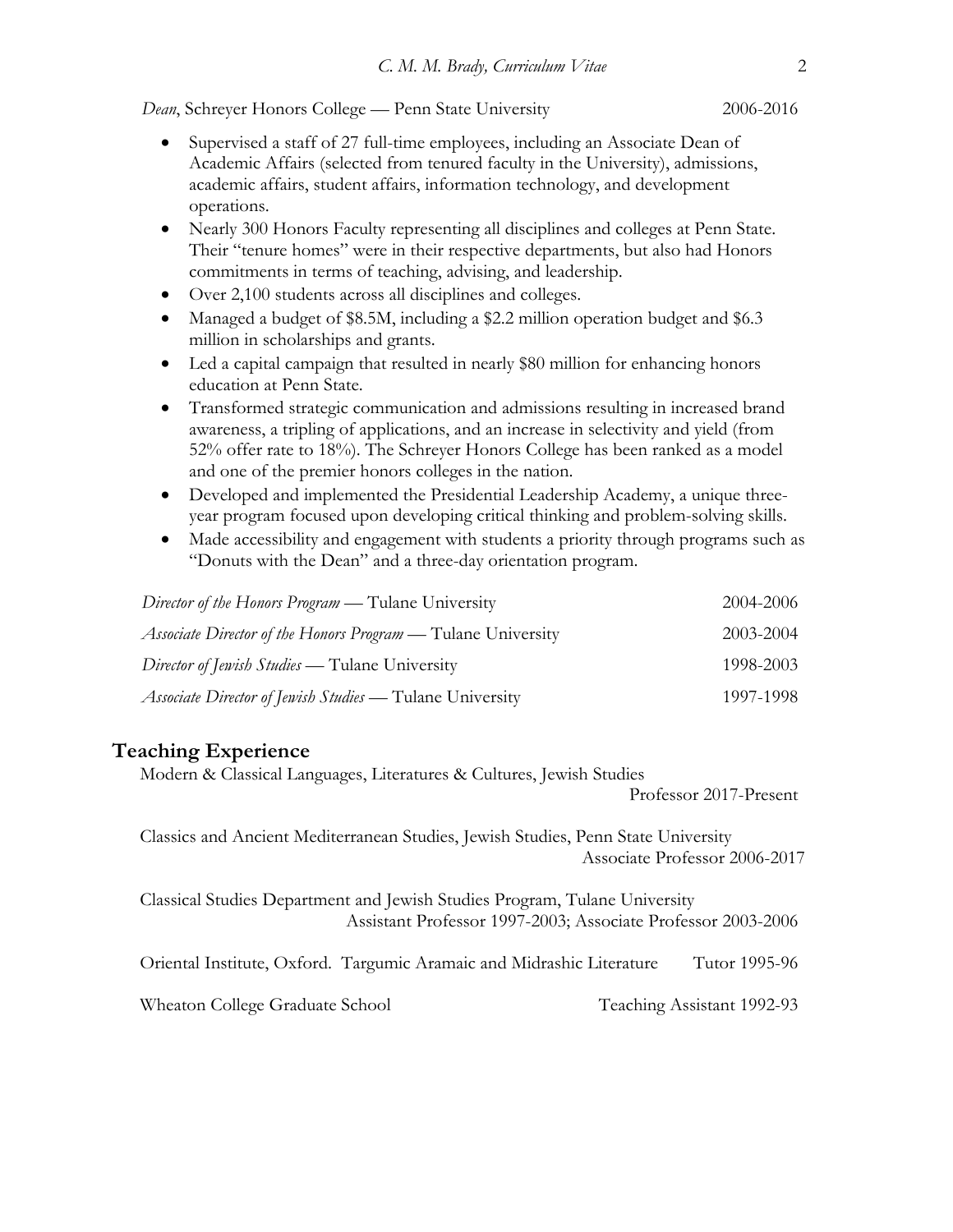#### **Publications (in order of publication) Books**

- 1) *The Rabbinic Targum of Lamentations: Vindicating God,* Studies in the Aramaic Interpretation of Scripture, vol. 3, (Leiden: E. J. Brill, 2003).
- 2) *The Proselyte and the Prophet: Character Development in Targum Ruth* in Supplements to Aramaic Studies (Leiden: E. J. Brill, 2017).
- 3) *Beautiful and Terrible Things: A Biblical Theology of Suffering and Grace,* (Louisville: Westminster John Knox Press, 2020).

#### **Articles and Book Chapters**

- 1) "The Date, Provenance, and *Sitz im Leben* of Targum Lamentations," in *The Journal of the Aramaic Bible* 1, (1999), 5-29.
- The following entries in *The Eerdmans Dictionary of the Bible*, ed. David N. Freedman, (Grand Rapids: Eerdmans, 2000):
	- 2) "Adino," p. 20.
	- 3) "Chezib," p. 234.
	- 4) "Dial of Ahaz," p. 344.
	- 5) "Jashubi-Lehem," p. 674.
	- 6) "Kiriathaim," p. 744
	- 7) "Lilith," p. 810.
	- 8) "Maonites," p. 855.
	- 9) "Pahath-Moab," p. 997.
	- 10) "Rod," p. 1134.
	- 11) "Sun," p. 1257.
	- 12) "Zuzim," p. 1425.
- 13) "The Role of the *midat dinah* in the Targumim," in *Studies in Scripture in Early Judaism and Christianity, The Interpretation of Scripture in Early Judaism and Christianity*, vol. 7, ed. Craig A. Evans, (Sheffield: Sheffield Press, 2000), pp. 364-74.
- 14) "Vindicating God," in *The Journal of the Aramaic Bible* 3.1/2 (2001), pp. 27-40.
- 15) "Targum Lamentations 1.1-4: A Theological Prologue," in *Targum and Scripture: Studies in Aramaic Translation and Interpretation in Memory of Ernest G. Clarke*. In *Studies in the Aramaic Interpretation of Scripture*, vol. 2, (Leiden: Brill, 2002), pp. 175- 83.
- The following entries in *The Dictionary for Theological Interpretation of Scripture*. Eds., Kevin J. Vanhoozer, Craig G. Bartholomew, Daniel J. Treier, and N. T. Wright, (Grand Rapids: Baker Academic Press, 2005):
	- 16) "Lamentations," (1500 words) pp. 426-28.
	- 17) "Targum," (694 words) pp. 780-81.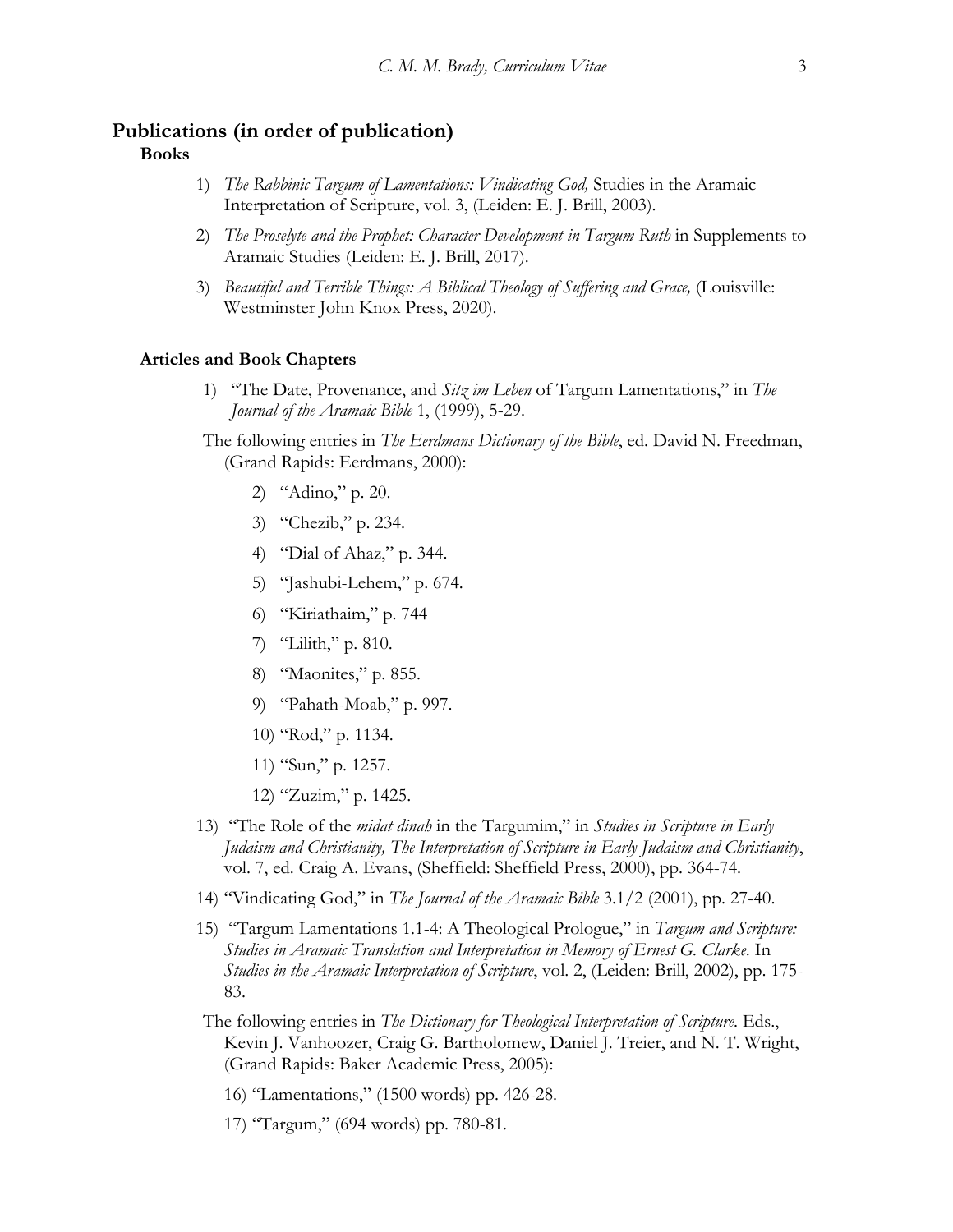- The following entries in *The Brill Encyclopaedia of Early Religious and Philosophical Writings*, eds., Jacob Neusner and Alan J. Avery-Peck, (Leiden: E. J. Brill, 2007):
	- 18) "Targum Canticles" (249 words)
	- 19) "Targum Ruth" (249 words)
	- 20) "Targum Lamentations" (243 words)
	- 21) "Targum Kohelet" (248 words)
	- 22) "Targum Esther" (252 words)
	- 23) "Targum Psalms" (258 words)
	- 24) "Targum Job" (254 words)
	- 25) "Targum Proverbs" (252 words)
	- 26) "Targumim to the Ketuvim" (512 words)
	- 27) "Targum Chronicles" (243 words)
- 28) "The Use of Eschatological Lists In The Targumim To The Megillot," *Journal For The Study Of Judaism*, 40 (2009), pp. 493-509.
- 29) "Targum *Lamentations*" in *Great Is Thy Faithfulness? : Reading Lamentations As Sacred Scripture*. Ed., Parry, Robin A, and Heath Thomas. Eugene, Or.: Pickwick Publications, (2011), pp. 70-77.
- 30) "Appendix 2: A Translation of Targum Lamentations" in *Great Is Thy Faithfulness? : Reading Lamentations As Sacred Scripture*. Ed., Parry, Robin A, and Heath Thomas. Eugene, Or.: Pickwick Publications, (2011), pp. 228-47.
- 31) "'God Is Not in This Classroom' or Teaching the Bible in a Secular Context." In *Teaching the Bible in the Liberal Arts Classroom*. Ed. Holland, Glenn S. and Jane S. Webster. Sheffield, UK: Sheffield Phoenix Press, (2012), pp. 73-79.
- 32) "The Conversion of Ruth in Targum Ruth." In *Review of Rabbinic Judaism*, Vol. 16, No. 2 (2013)*,* pp. 133-46.
- 33) "Exegetical Similarities and the Liturgical Use of the Targumim of the Megilloth," in *Aramaic Studies* Vol. 12 (2014), pp. 1-13*.*
- 34) "What Shall We Remember, The Deeds or The Faith of Our Ancestors? A Comparison of 1 Maccabees 2 and Hebrews 11." In *Earliest Christianity within the Boundaries of Judaism. Essays in Honor of Bruce Chilton*. Ed., Neusner, Jack and Craig Evans. Leiden: Brill, 2016, pp. 107-19; (5,341 words).
- 35) "The Five Scrolls." In *The Textual History of the Bible*. Ed., Lange, Armin, and Emanuel Tov. Leiden: Brill, 2016, pp. 402-9; (4,881 words).
- 36) "Jesus in the Talmud." In *The Reception of Jesus in the First Three Centuries*. Ed., Keith, Chris, Helen K. Bond, and Jens Schröter. New York: Bloomsbury, 2020; (5,754 words).
- The following entries in *Ancient Literature for New Testament Studies*, forthcoming:
	- 37) "Targum Ruth" (3377 words)
	- 38) "Targum Lamentations" (3908 words)
	- 39) "Targum Esther" (4012 words)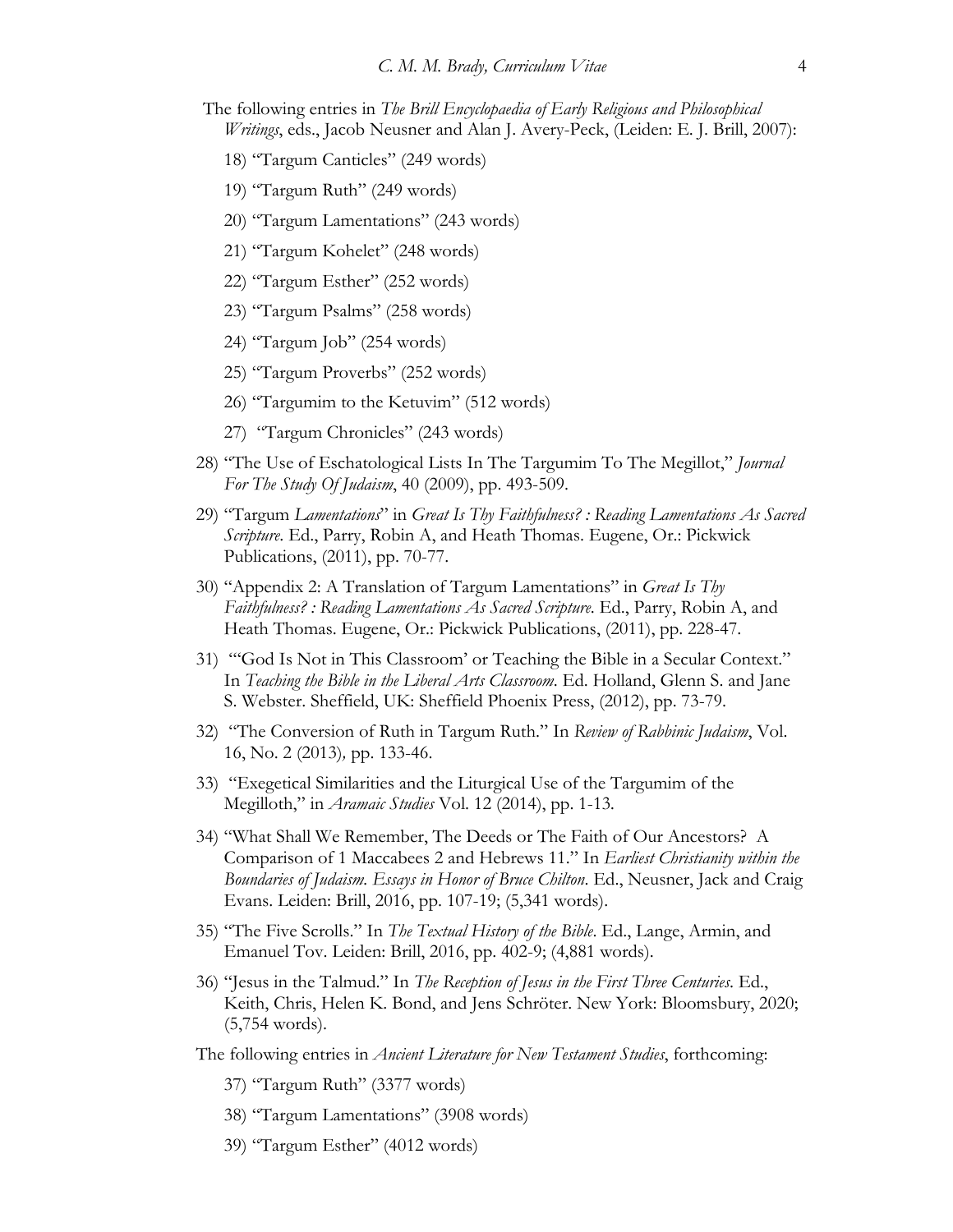#### **Papers Read**

- 1) "Targum Lamentations 1.1-4: A Theological Prologue." XVth Conference of the International Organization for the Study of the Old Testament, 14 July 1995, Cambridge University.
- 2) "The Exegetical Intent of Targum Lamentations." The 1995 Annual Meeting of the Society of Biblical Literature, 19 November 1995, Philadelphia.
- 3) "Synagogue or *Beit haSefer*? The Origin and Use of Targum Lamentations." The Royal Irish Academy International Conference, 18 March 1997, Dublin.
- 4) "The Role of the *midat dinah* in the Targumim." The 1998 Annual Meeting of the Society of Biblical Literature, 14 November 1998, Orlando.
- 5) "The use of 'Dramatic Heightening' as a Translation Technique in the Targumim." The 2000 Annual Meeting of the Society of Biblical Literature, 19 November 2000, Nashville.
- 6) "Translational Technique in Targum Lamentations." The Third International Organization for Targumic Studies Meeting, 2-3 August 2001, Basel, Switzerland.
- 7) "The Theology of Targum Lamentations." The 2002 Annual Meeting of the Society of Biblical Literature, 24 November 2002, Toronto.
- 8) "'God is not in this classroom' or Reading the Bible in a Secular School." The 2006 Annual Meeting of the Society of Biblical Literature, 18 November 2006, Washington, D.C.
- 9) "The Use of 'Eschatological Lists' within the Targumim to the Megillot." The Vth Congress of the International Organization for Targumic Studies, 12-13 July 2007, Ljubljana, Slovenia.
- 10) "The Rabbinic Reception of Lamentations." The Annual Meeting of the Catholic Biblical Association, 4 August 2008, Fordham University.
- 11) "Proselytization in Targum Ruth." The 2008 Annual Meeting of the Society of Biblical Literature, 24 November 2008 Boston, MA.
- 12) "Recovery and Restoration Through Scripture." The 2009 Annual Meeting of the Society of Biblical Literature, 23 November 2009, New Orleans, LA.
- 13) "Boaz: Centrally Marginalized." The 2010 Mid-Atlantic Regional Meeting of the Society of Biblical Literature, 12 March 2010, New Brunswick, NJ.
- 14) "The Figure of Boaz in Targum Ruth." The VIth Congress of the International Organization for Targumic Studies, 4-6 August 2010, Helsinki, Finland.
- 15) "The Character of Ruth in her Targum." The 2012 International Meeting of the Society of Biblical Literature, 22-26 July 2012, Amsterdam.
- 16) "On Exegetical Similarities Between the Targumim of the Megilloth." The VIIth Congress of the International Organization for Targumic Studies, 3-9 August 2013, Munich.
- 17) "The Liturgical Use of the Megilloth in Early Judaism and Its Effect on the Targumim." The 2013 Annual Meeting of the Society of Biblical Literature. 23 November 2013, Baltimore, MD.
- 18) "What Shall We Remember, The Deeds or The Faith of Our Ancestors? A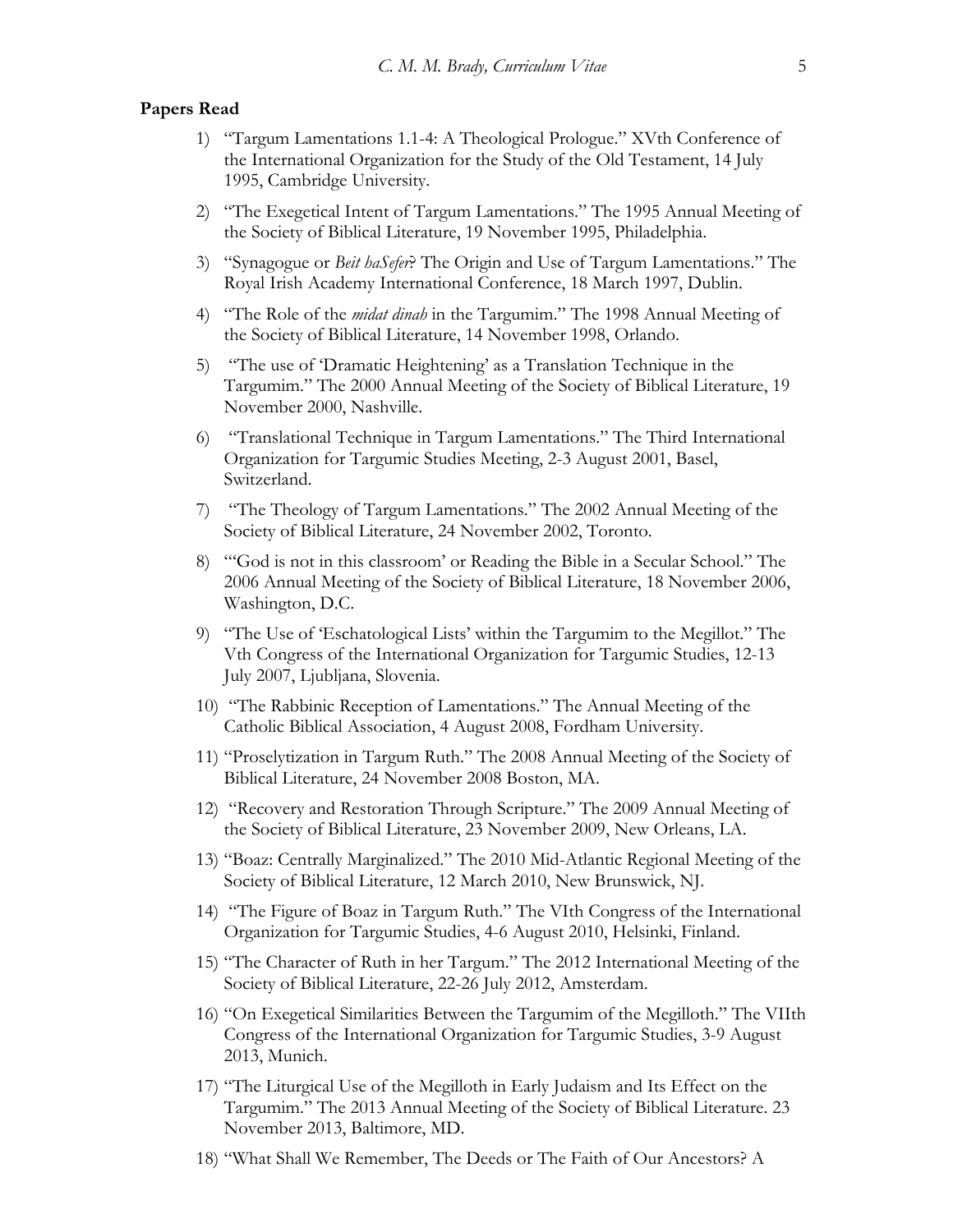Comparison of 1 Maccabees 2 and Hebrews 11." The 2014 International Meeting of the Society of Biblical Literature, 6-10 July 2014, Vienna, Austria.

- 19) "The Life of a Blog from Cradle to Maturity(?)." The 2015 Annual Meeting of the Society of Biblical Literature. 22 November 2015, Atlanta, GA.
- 20) "The LORD has trodden as in a wine press" A note regarding TgLam 1:15 and Isa. 63:3." The 2018 meeting of the International Organization for Targumic Studies, 9-12 July 2018, London.
- 21) "The Relationship Between Lamentations 1:15, Isaiah 63:3, Joel 3:13 and Their Targumim." The 2018 Annual Meeting of the Society of Biblical Literature. 17- 21 November 2018, Denver, Colorado.
- 22) "Why Mahlon and Chilion Died, According to the Targum." The 2019 Annual Meeting of the Society of Biblical Literature. 24 November 2019, San Diego, CA.

#### **Reviews**

- Review of *Targumic and Cognate Studies*, eds. K. J. Cathcart and M. Maher, in *Catholic Biblical Quarterly* July, 1998.
- Review of *The Pesharim and Qumran History: Chaos or Consensus?,* James H. Charlesworth, in *Catholic Biblical Quarterly* 67/4 (2005) 678-679.

## **University Service**

University of Kentucky

| Member, University Press of Kentucky, Press Committee<br>٠                   | 2019-2021                        |
|------------------------------------------------------------------------------|----------------------------------|
| Member, Provost Council<br>$\bullet$                                         | $2017$ -present                  |
| Member, University Senate<br>$\bullet$                                       | 2017 (alternating years)-present |
| Member, Our Path Forward Initiative - First Time Freshman                    | 2018-present                     |
| Penn State University                                                        |                                  |
| Member, Council of Academic Deans                                            | 2006-16                          |
| Member, Academic Leadership Council<br>$\bullet$                             | 2006-16                          |
| Member, Faculty Senate Committee for Undergraduate Education<br>$\bullet$    | 2006-16                          |
| Member, Freeh Implementation Committee<br>$\bullet$                          | 2013-14                          |
| Member, Faculty Rights and Responsibility Committee<br>٠                     | 2007-09, 2015-16                 |
| Member, University Ethics Committee<br>$\bullet$                             | 2014-16                          |
| Member, Advisory Committee for Continued Excellence<br>$\bullet$             | 2012-16                          |
| Member, Commission for Adult Learners<br>$\bullet$                           | 2015-16                          |
| Member, selection committee for finalists, University Fellowship Office<br>٠ | 2006-16                          |
| Member, University Brand Steering Committee<br>$\bullet$                     | 2013                             |
| Member, University Ethics Committee                                          | 2014-16                          |
| Member, University Strategic Planning Task Force                             | 2014-2015                        |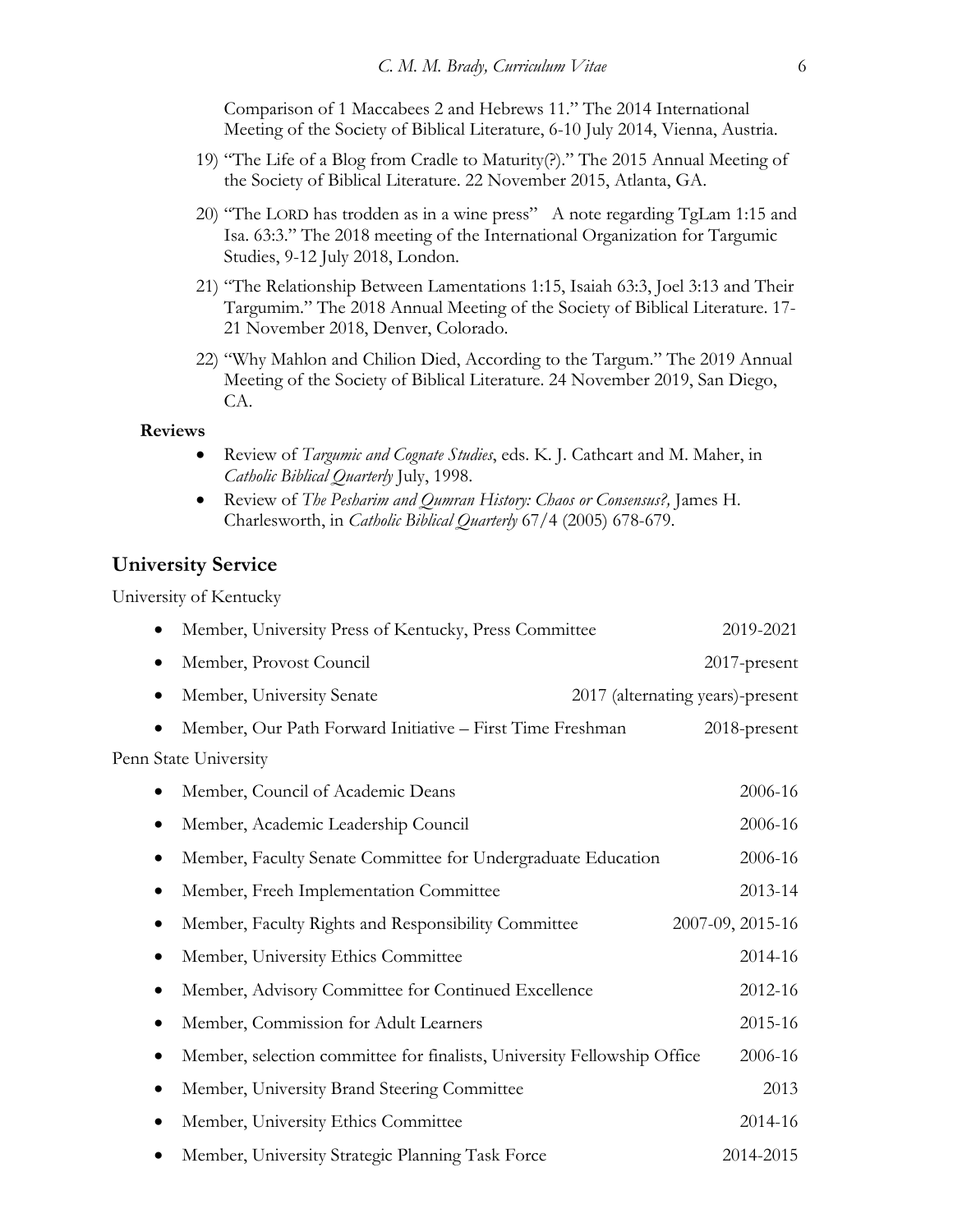| Member, University Campaign Case Statement Committee                                                                                | 2015-16   |
|-------------------------------------------------------------------------------------------------------------------------------------|-----------|
| Faculty Senator by Presidential Appointment                                                                                         | 2011-16   |
| Academic Advisor, Innoblue Entrepreneurship Club                                                                                    | 2011-2016 |
| Academic Advisor, Intervarsity Christian Fellowship                                                                                 | 2012-2017 |
| Academic Advisor, Empower Orphans                                                                                                   | 2015-2017 |
| Chair of search, assistant vice president and associate dean for Undergraduate<br>Education                                         | 2007      |
| Chair of search, dean, College of Information Sciences and Technology                                                               | 2009      |
| Chair, Penn State Forum                                                                                                             | 2011-12   |
| Chair, Penn State United Way Campaign                                                                                               | 2011-12   |
| Chair, Faculty Implementation Committee for Penn State's Global Engagement<br>Network partnership with Freiburg University, Germany | 2011-15   |

## **Doctoral Committees**

- Member, doctoral committee, Andrew Litke, Ancient Near Eastern Languages and Literatures, Catholic University of America "Targum Song of Songs: Language and Lexicon" 2014-16
- Member, doctoral committee, Robert Reimer, Psychology, Penn State University, "It's just good leadership: Rethinking adaptive leadership" 2015-16

## **Honors Community Service**

In 2013 I co-founded the "Honors Education at Research Universities" (HERU) biannual international conference to "share best practices and build collaborations that will strengthen the case, and the place, for honors education at research universities."

| Member, review of the Miami University (OH) Honors Program                 | 2007 |
|----------------------------------------------------------------------------|------|
| Chair, review of the Macaulay Honors College, CUNY                         | 2008 |
| Member, review of the Purdue University Honors Program                     | 2009 |
| Chair, review of the Hunter College CUNY Honors Program                    | 2012 |
| Chair, review of the University of Minnesota Honors Program                | 2013 |
| Chair, review of the IUPUI Honors Program                                  | 2015 |
| Chair, review of the University of Maryland Honors College                 | 2015 |
| Chair, review of Tulane University Honors Program                          | 2017 |
| Member, review of The University of Arizona Honors College                 | 2020 |
| Member, editorial board, peer-reviewed journal Honors in Higher Education. |      |